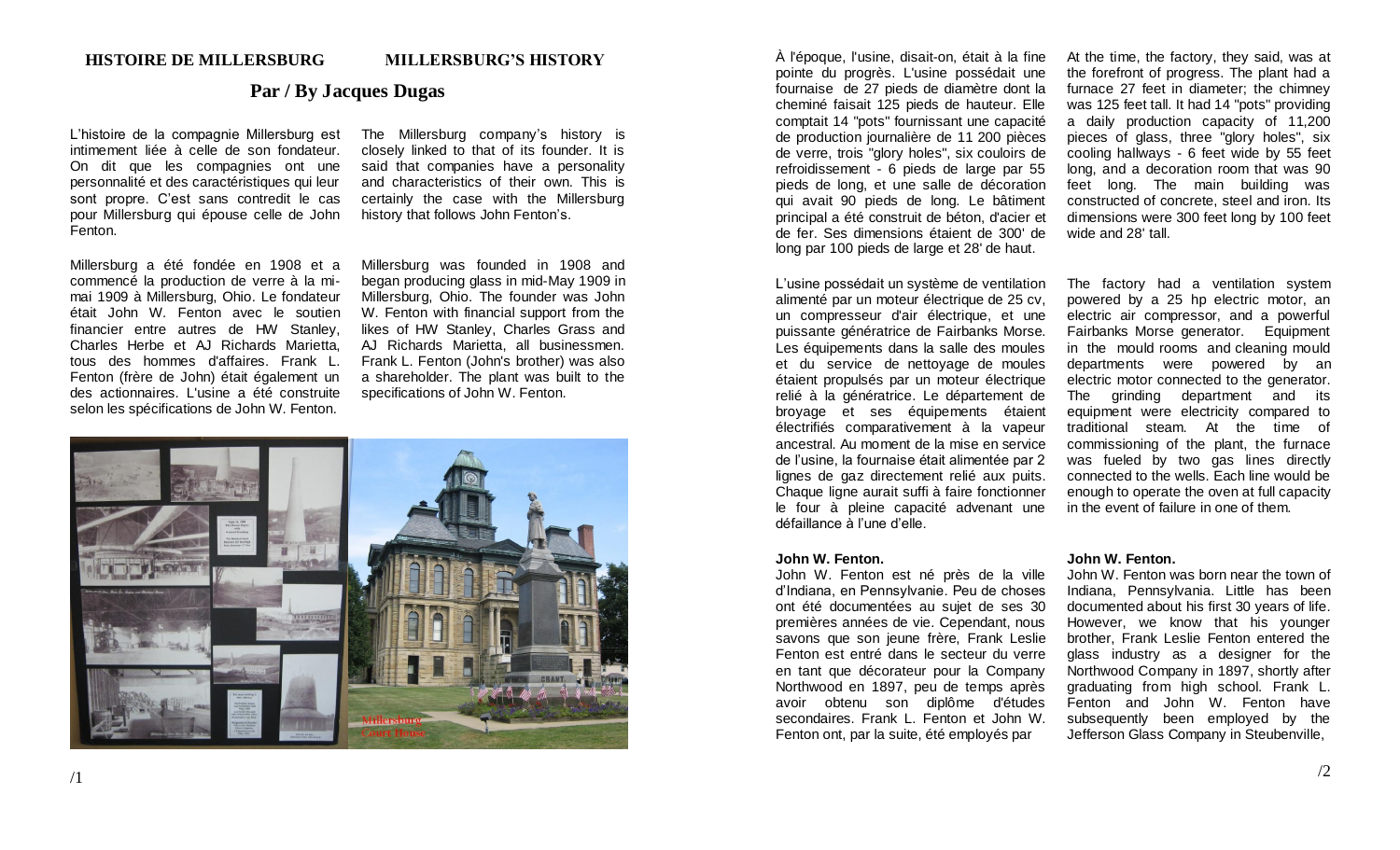la Société Jefferson Glass à Steubenville, OH de 1900 à 1903. Il est également connu que lorsqu'Harry Bastow, président de Jefferson Glass Co., a laissé Steubenville, pour démarrer sa propre entreprise à Coudersport, Pennsylvanie, John et Frank Fenton sont partis avec lui. Frank était à ce moment le chef du service de décoration. La position de John à Coudersport reste cependant inconnue.

Lorsque l'usine de Coudersport a été détruite par un incendie en 1904, Frank et John Fenton ont à nouveau trouvé un emploi à l'usine de Northwood à Wheeling. Le répertoire 1905-06 de la ville de Wheeling indique que l'occupation de John W. Fenton était «décorateur». Après environ un an, Frank et John ont décidé de se lancer en affaires pour eux-mêmes. Ils ont loué un espace de la «Haskins Glass Company» à Martins Ferry, OH. Il décorait du verre qu'il s'approvisionnait chez des fabricants locaux. De ce qu'on en sait, cette compagnie dont le nom était Fenton Art Glass Company (FAGCO) a connu un succès rapide.

Enrichis de cette première expérience, les deux frères décidèrent qu'ils devraient posséder leur propre usine de verre. Après plusieurs péripéties sur la localisation, ils finirent par construire une usine à Williamstown, Virginie-Occidentale. La nouvelle usine a été achevée en Janvier 1907 et fût connue sous le nom « Fenton Art Glass Company ». John W. Fenton était président et Frank L. Fenton était le directeur général et secrétaire-trésorier. Charles H. Fenton, le troisième frère de six, était le vice-président. Bien que John ait le titre le plus important, Frank gérait les opérations, il était l'homme en charge.

OH from 1900 to 1903. It is also known that when Harry Bastow, President of Jefferson Glass Co., left Steubenville to start his own business in Coudersport, Pennsylvania, Frank and John Fenton went with him. At that time Frank was the chief of the decoration department. The position of John in Coudersport remains unknown.

When the Coudersport plant was destroyed by fire in 1904, Frank and John Fenton again found jobs at the factory in Northwood Wheeling. The 1905-1906 directory of the city of Wheeling indicates that the occupation of John W. Fenton was "decorator". After about a year, Frank and John decided to go into business for themselves. They rented space at the "Haskins Glass Company» in Martins Ferry, OH. They decorated the glass which was supplied by local manufacturers. From what we know, the company whose name was Fenton Art Glass Company (FAGCO) was a quick success.

Enriched with this first experiment, the two brothers decided that they should have their own glass factory. After several adventures on the location, they eventually built a factory in Williamstown, West Virginia. The new plant was completed in January 1907 and was known as "Fenton Art Glass Company." John W. Fenton was president and Frank L. Fenton was the general manager and secretary-treasurer. Charles H. Fenton, the third brother of six, was the vice-president. Although John is the most important title, Frank managed the operations. He was the man in charge.

Les récits historiques indiquent que John était un grand promoteur et particulièrement efficace au stade de la formation de la nouvelle entreprise. Il a également acquis la réputation d'être plutôt impétueux et extravagant dans la vie, alors que Frank Fenton a été connu pour sa prudence et son conservatisme dans ses pratiques commerciales.

En décembre 1907, FAGCO a introduit la production du verre irisée dans sa gamme de produits, elle connut à ce moment une bonne progression de son succès. FAGCO a été l'un des premiers promoteurs important de verre irisé. FAGCO en a produit avec succès, une grande quantité pendant de nombreuses années. Cependant, FAGCO n'a pas inventé le verre irisé, ni développé des méthodes originales pour sa fabrication.

En 1908, John W. délaisse la FAGCO pour regarder d'autres possibilités de créer sa propre compagnie. Son chemin le mènera finalement dans la petite ville de Millersburg avec laquelle il tomba en amour. Le 11 février 1909, un article du « Crockery and Glass Journal » mentionnait: «M. Fenton (John W. Fenton) conservera la présidence de la Compagnie Fenton (ce qu'il fit jusqu'à la fin de l'année 1909), mais consacrera tout son temps à la nouvelle usine (Millersburg), dont il est l'unique propriétaire (On sait que c'est faux puisqu'il y avait de nombreux actionnaires).

Historical reports indicate that John was a great promoter and particularly efficient at founding the new company. He also gained a reputation for being rather brash and extravagant in life, while Frank Fenton was known for his prudence and conservatism in his business practices.

In December 1907, FAGCO introduced iridescent glass production in its product line. At the time it made good progress in its success. FAGCO was an early important proponent at large of iridescent glass. FAGCO has successfully produced a large quantity for many years. However, FAGCO did not invent the iridescent glass, or developed original methods for its manufacturing.

In 1908, John W. abandons the FAGCO to view other opportunities to create his own company. His path will ultimately lead to the small town of Millersburg with which he fell in love. On 11 February 1909, an article "Crockery and Glass Journal" stated: "Mr. Fenton (John W. Fenton) retain the presidency of the Fenton Company (which he did until the end of 1909), but devotes all his time to the new plant (Millersburg), of which he is the sole proprietor (We know this is false because there were many shareholders).





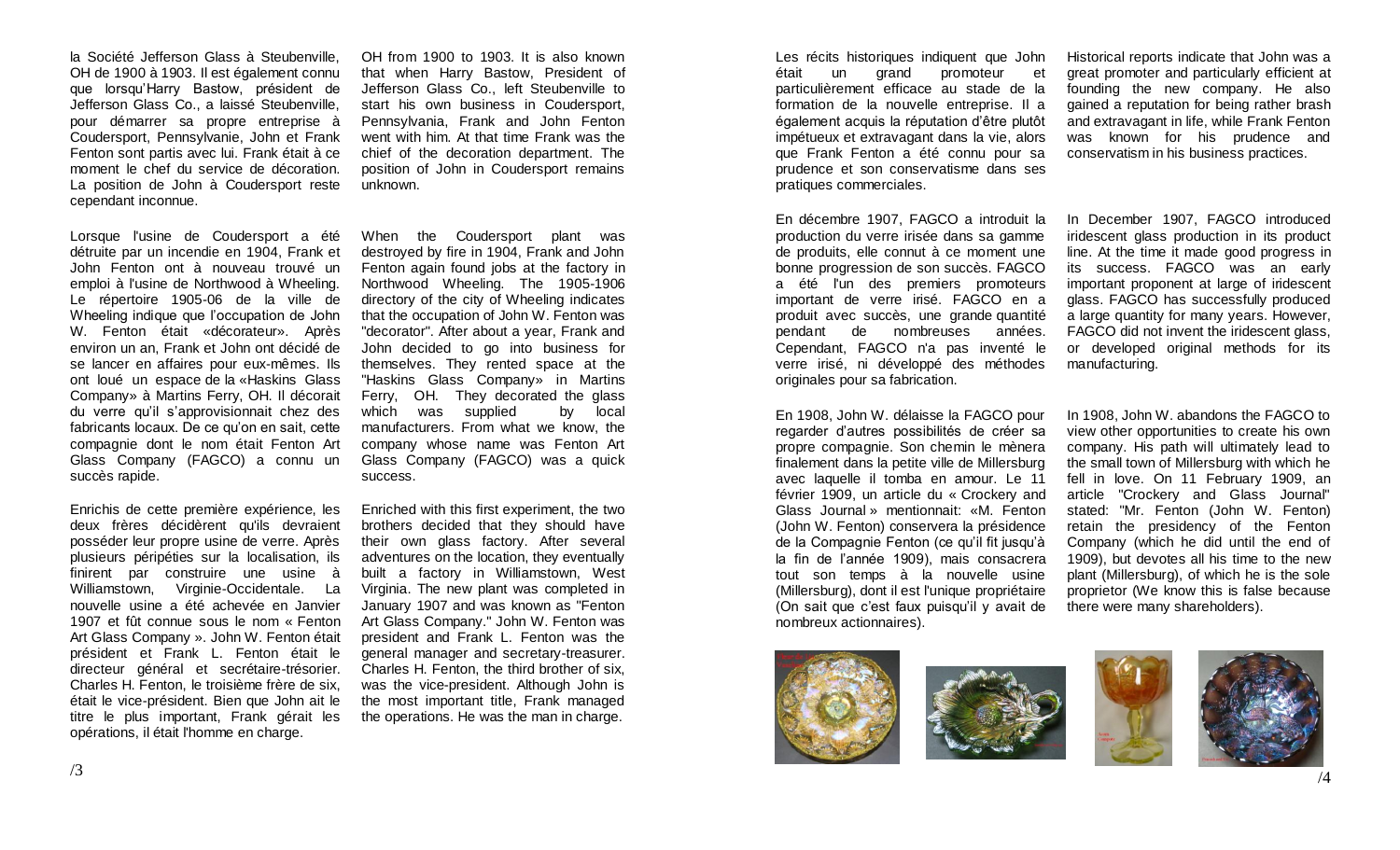### **Millersburg la suite.**

Pendant que les travaux de développement de l'usine progressaient, John s'empressait d'avoir des moules pour débuter rapidement la production. Suite à la faillite de la compagnie «Ohio Flint Glass Company», Il acheta les moules "Venetian", "Honeycomb and Hobstar", "Colonial" ou "Flute" et "Chipendale". Millersburg commande également plusieurs moules de « Hipkins Novelty Mould ». Parmi ceux-ci, il y a "Cherry", "Country Kitchen", "Potpourri", "Blackberry Wreath", "Grape Wreath" et "Strawberry Wreath". En février 1909, (avant le démarrage de l'usine en mai), John Fenton avait des échantillons fabriquées à partir de ses nouveaux moules et prenait des commandes pour ce verre. Le 20 mai 1909, lorsque l'usine a commencé ses opérations, leur première production était du cristal principalement centré dans les articles utilitaires (verre très collectionné aujourd'hui). Ces premiers modèles produits, dessiné par John, étaient le "Ohio Star" (# 353), une imitation de verre taillé et le "Hobstar and Feather" (# 358). La semaine suivante les gens de la ville étaient invités à une visite de l'usine. Tous reçurent un porte-cure-dents en cristal du motif "Ohio Star".

Tout au cours du reste de l'année 1909, Millersburg eut beaucoup de commandes pour assurer la pleine production de l'usine. Il est probable que durant cette période, une certaine quantité de carnaval ait été produite avec les mêmes techniques qu'utilisait la compagnie Fenton. En janvier 1910, Millersburg a introduit sur le marché un produit, issu de son nouveau procédé pour le verre irisé et coloré, appelé «Radium Glass». Ce nouveau procédé avait nécessité plusieurs mois de recherche. L'année 1910 fut excellente au

#### **Millersburg more.**

While the development work of the plant progressed, John was eager to have moulds to start production quickly. Following the bankruptcy of the company "Ohio Flint Glass Company," He bought the "Venetian", "Honeycomb and Hobstar", "Colonial" or "Flute" and "Chipendale" moulds. Millersburg also ordered several moulds to "Hipkins Novelty Mould". Among them, there are "Cherry", "Country Kitchen", "Potpourri", "Blackberry Wreath", "Grape Wreath" and "Strawberry Wreath". In February 1909 (before the start of the plant in May), John Fenton had samples made from new moulds and took orders for these patterns. On 20 May 1909, when the plant began operations, their first production was mainly centered in the crystal utilitarian articles (glass much collected today). These first models produced, designed by John, were the "Ohio Star" (# 353), an imitation of cut glass, and "Hobstar and Feather" (# 358). The following week the people of the city were invited to visit the plant. All received a toothpick holder crystal "Ohio Star" Pattern.

Throughout the remainder of the year 1909, Millersburg had a lot of orders for the full output of the plant. It is likely that during this period, a certain amount of carnival has been produced with the same techniques that were used by Fenton company. In January 1910, Millersburg brought to market a product from its new method for color and iridescent glass called "Radium Glass." This new process required several months of research. The year 1910 was excellent in terms of popularity and market appreciation. All

niveau de la popularité et de l'appréciation du marché. Tout va bon train, les commandes sont énormes et un agrandissement est même planifié. L'usine fonctionne à pleine capacité, sur deux quarts de travail et 24 heures par jour. Elle produit 14 tonnes de verre par jour. Sa plus importante commande se chiffra à 80 000\$ et un chargement de sa production est même expédié outre-mer, à Liverpool en Angleterre.

Les problèmes financiers affectaient Millersburg depuis le tout début et le forçait à négliger de payer ses fournisseurs. À la fin 2010, des recours en justice furent déposés. Parmi ces créanciers, il y avait Hipkins Novelty Mould, W. A. Deeker Architect, People's National Bank Of Millersburg, Union Bank of Chicago, et plus de 2 douzaines d'autres, incluant la ville de Millersburg pour taxes impayées.

Le 14 mars 1911, le verdict est rendu en faveur de Hipkins. C'est la faillite et un inventaire est exigé par la cour pour procéder à la liquidation. Cet inventaire peut être consulté dans le livre de Marie McGee, « Millersburg Glass ». La production de Millersburg a ainsi cessé à la mi-mars 1911.

Après plusieurs tentatives infructueuses pour vendre l'usine, c'est finalement à la fin septembre 1911 que monsieur Samuel B. Fair (secrétaire de la ville), avec plusieurs autres personnes de la ville, achète la compagnie pour moins de la moitié de la valeur estimative.

Sans surprise, John W. Fenton devient le vice-président de cette nouvelle compagnie dont le nom est **«Radium Glass Company».**

Going well, orders are great and an expansion is even planned. The plant operates at full capacity, on two shifts and 24 hours per day. It produces 14 tons of glass per day. His most important order is for a value of \$ 80,000 and a load of production is even shipped overseas, to Liverpool, England.

Financial problems affect Millersburg since the very beginning and forced him to neglect to pay his suppliers. At the end of 2010, litigation was filed. Among these creditors, there was Hipkins Novelty Mould, W. A. Deeker Architect, People's National Bank Of Millersburg, Union Bank of Chicago, and more than two dozen others, including the city of Millersburg for unpaid taxes.

March 14, 1911, the verdict is in favor of Hipkins. It is bankruptcy and an inventory is required by the court to carry out the liquidation. This inventory can be found in Mary McGee's book, "Millersburg Glass." Millersburg's production has ceased in mid-March 1911.

After several unsuccessful attempts to sell the plant, it is finally at the end of September 1911, that Mr. Samuel B. Fair (town clerk), with several others in the city, who bought the company for less than half the appraised value.

Unsurprisingly, John W. Fenton became the vice-president of this new company whose name is "**Radium Glass Company**".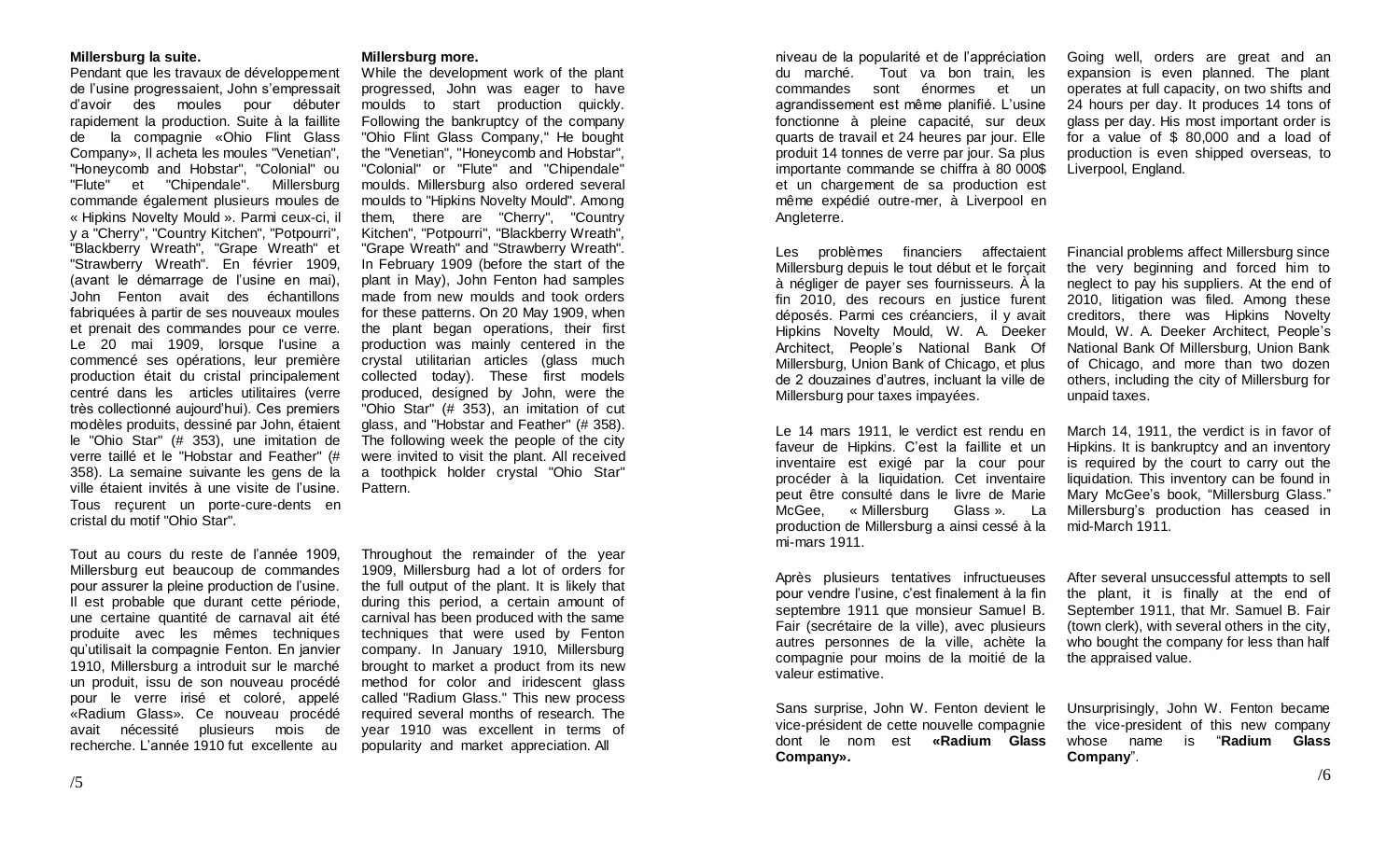À la mi-novembre 1911, la production débute avec les moules de Millersburg. De nouveaux moules sont aussi ajoutés tel que les compotiers "Boutonnière" et "Rosalind". La nouvelle compagnie « Radium Glass Co » est boudée par les gros commerçants. Les principales raisons sont attribuables à la mauvaise réputation de Millersburg sur le respect de ses engagements autant financiers que de livraison. La compagnie est restée fermée pendant près de 9 mois et la compétition était féroce à cette époque. À la mi-mai 1912, elle fait faillite à son tour et ferme définitivement ses portes.

In mid-November 1911, production started with Millersburg's moulds. New moulds are also added such as "Boutonniere" and "Rosalind" compotes. The new company "Radium Glass Co" is shunned by large traders. The main reasons are due to the bad reputation of Millersburg regarding compliance with its financial commitments as well as delivery promises. The company was closed for nearly nine months and the competition was fierce at this time. In mid-May 1912, it went bankrupt also and closed its doors.

Lors du ménage de fermeture, de la ferraille, incluant une certaine quantité des moules, a été vendue par l'entremise d'un ferrailleur à la « Fonderie Hinkley » curieusement propriétaire de «Hipkins Novelty Mould». L'inventaire de la production est liquidé dans la région immédiate par petits lots et à très bas prix.

La Jefferson Glass Company a acheté l'usine en 1913 et y a sporadiquement produit des objets destinés à l'éclairage jusqu'à l'automne de 1916. Jefferson a vendu certains moules qui restaient et en a transféré d'autres à son usine de Toronto.

Certains y ont été modifiés et utilisés sans que l'on puisse en retracer convenablement l'histoire.

Au cours de la décennie qui suivit, le nom de John W. Fenton fut lié par la presse industrielle à plusieurs projets de nouvelles verrières qui ne se sont jamais matérialisées. John W. Fenton est resté à Millersburg où il a vécu jusqu'à sa mort, le 11 Janvier 1934 à l'âge de 64 ans.

While cleaning up for the closing, scrap, including a certain amount of moulds were sold through a junkyard to "Foundry Hinkley" curiously owner of "Hipkins Novelty Mould". The production inventory is liquidated in the immediate area in small batches and at very low prices.

The Jefferson Glass Company bought the plant in 1913 and sporadically produced objects for lighting until the fall of 1916. Jefferson sold some moulds that remained and transferred some others to its other plant in Toronto.

Some were modified and used without the possibility for properly tracing the history.

During the decade that followed, the name of John W. Fenton was bound by the press to several industrial projects for new glass manufacturing plants that never materialized. John W. Fenton remained in Millersburg, where he lived until his death, January 11, 1934 at the age of 64 years.

#### **Bibliographie sur l'histoire de Millersburg**

• Millersburg Glass (Marie McGee) (livre)

- Standard Encyclopedia of Millersburg Cristal (Bill Edward / Mike Carwile) (livre)
- Carnival Glass 101 (internet)
- Carnival Heaven Home (internet)
- The Antiquarian (Internet)
- Standard Encyclopedia of Carnival Glass (12th edition) (livre)
- Fenton Glass The First Twenty-five Years (William Heacock)
- David Doty's Carnival Glass Website (internet)
- Les archives de l'AVCQ (Journal, album photo, internet et ses membres)
- You Tube (internet)

# **IRRIDESCENCE DE MILLERSBURG**

Principalement de 3 types: Radium, satiné et normal. Une certaine quantité peut ressembler à celle reconnue à Fenton puisque les techniques du début étaient les mêmes.

#### **Bibliography on Millersburg History**

- Millersburg Glass (Mary McGee) (book)
- Standard Encyclopedia of Millersburg Crystal (Bill Edward / Mike Carwile) (book)
- Carnival Glass 101 (internet)
- Carnival Heaven Home (internet)
- The Antiquarian (Internet)
- Standard Encyclopedia of Carnival Glass (12th edition) (book)
- Fenton Glass The First Twenty-five Years (William Heacock)
- David Doty's Carnival Glass Website (Internet)
- The archives of the QCGA (Newsletters, pictures albums, internet and its members)
- YouTube (internet)

# **MILLERSBURG'S IRRIDESCENCE**

Mainly three types: Radium, satin and normal. A certain amount may resemble Fenton's production as early techniques were the same.